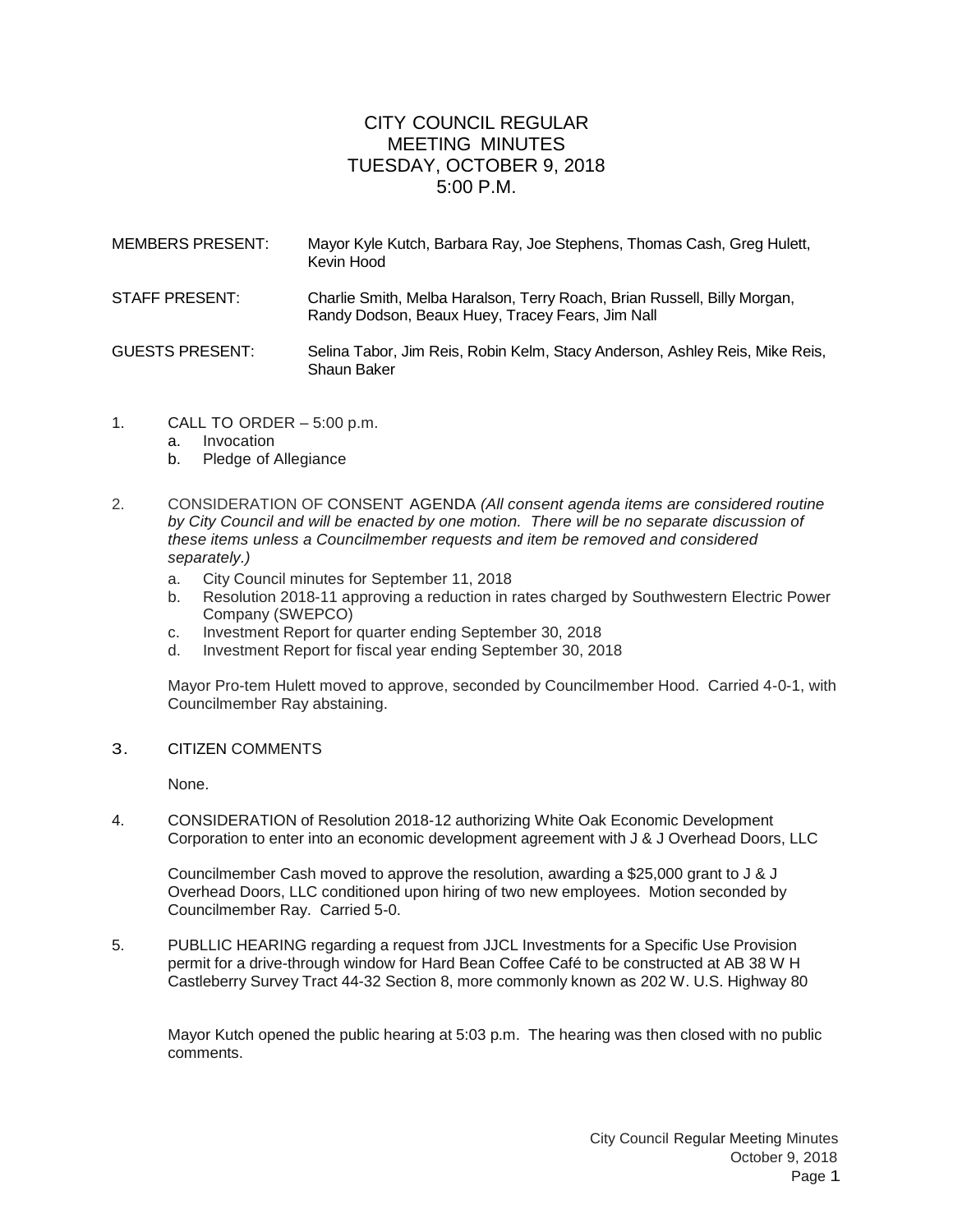6. CONSIDERATION of request from JJCL Investments for a Specific Use Provision permit for a drive-through window for Hard Bean Coffee Café to be constructed at AB 38 W H Castleberry Survey Tract 44-32 Section 8, more commonly known as 202 W. U.S. Highway 80

Councilmember Cash moved to approve the request, seconded by Councilmember Stephens. Carried 5-0.

7. CONSIDERATION of Resolution 2018-13 supporting the formation of Emergency Services (ESD) Number Four

City Coordinator Smith explained this is the preliminary step to creating an ESD with Gladewater, Clarksville City, Warren City and White Oak. There are many questions and issues to be ironed out. WOVFD voted to move forward. Mr. Smith said Gregg County Appraisal District has been contacted to outline the ESD map. Our attorney has reviewed the resolution and is on board.

Fire Chief Jim Nall stated that fire departments statewide are moving in this direction. He said the citizens will have to vote it up or down. He said down the road White Oak will need a paid fire department and new trucks. The ESD would pay for all of that including ambulance service.

Councilmember Hulett asked how it will affect our budget. City Coordinator Smith responded that it will lower our tax rate. He said we don't have all the answers yet, but this is the preliminary step.

Councilmember Cash expressed concern that White Oak tax dollars would go to pay Gladewater's debt and White Oak gets nothing. He stated Gladewater is the only paid department with an \$800,000 budget.

After lengthy discussion, the Council took no action. It was the general consensus that more information is needed.

8. CONSIDERATION of variance to Sign Ordinance Section 70-153(k) by request of Shaun Baker for signs to be located at 101 W. U.S. Hwy 80

Shaun Baker stated he has received a TxDOT permit to install a grouping of permanent signs at the corner of White Oak Road and U.S. Highway 80. He said already built the framework and has lease agreements with several businesses. The City Inspector informed him that city ordinances prohibit off premise commercial signs without a variance from the City Council.

Councilmember Hulett said it bothers him that Mr. Baker got a deal from WOEDCO to beautify that corner and the signs don't add to beautification, they detract from it. Mr. Baker responded that the WOEDCO money went to the building and the parking lot.

Councilmember Hood expressed concern about setting a precedent and told Mr. Baker he should have come to the city for a permit first.

Mr. Baker explained he is struggling with cash flow and the signs generate that. He said if the city doesn't grant the variance it will put 3S Holdings in a financial bind.

Mayor Kutch asked for a motion. There being none, the request failed.

9. CONSIDERATION of donation of unimproved property located at Lot 12 Block 1 Moncrief #2, more commonly known as 607 S. Honeysuckle Drive